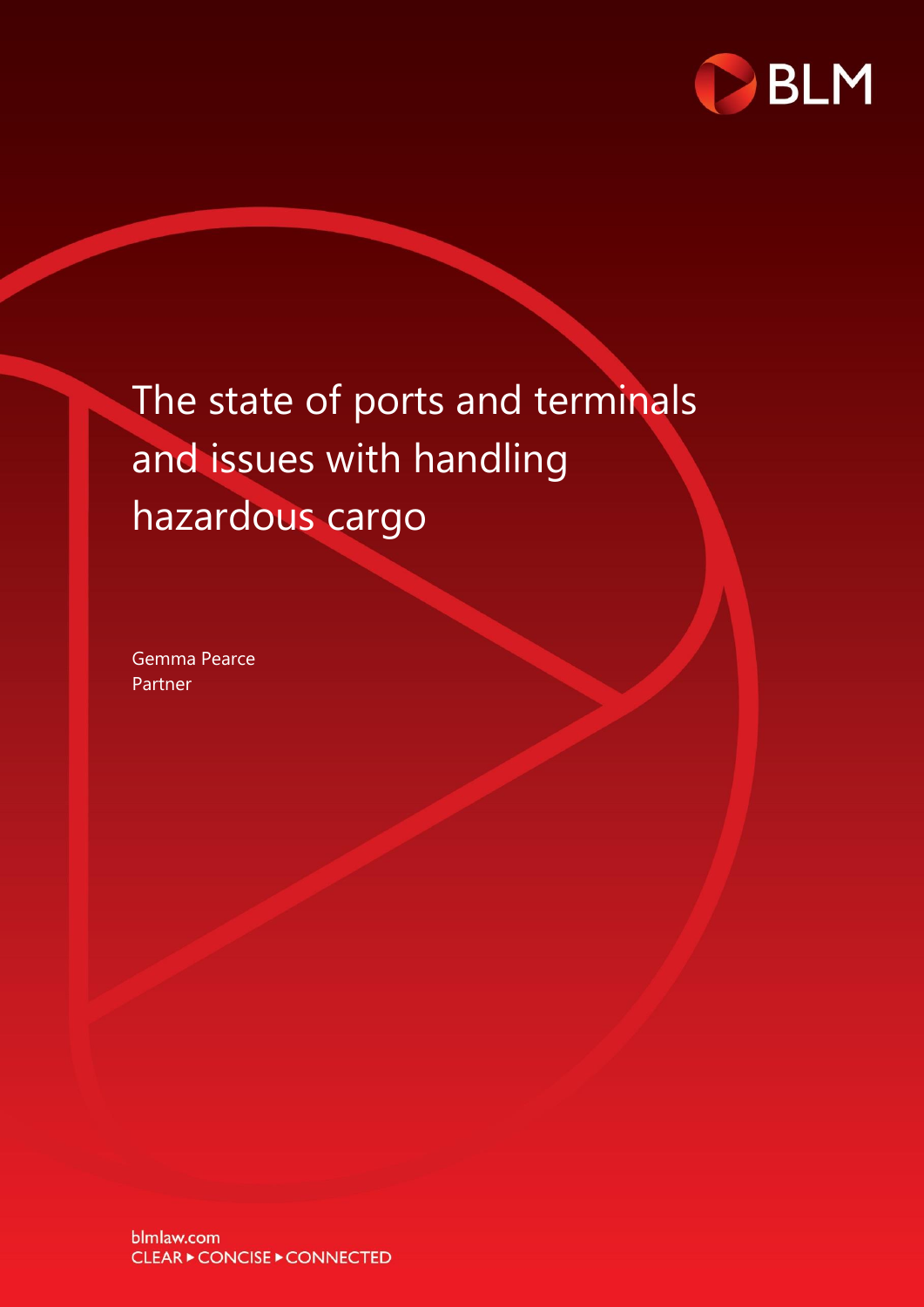

In recent times there have been several high impact and high profile casualties which have stemmed from the handling of hazardous cargo within port facilities. The disaster in Tianjin in August 2015 highlighted the question of how hazardous substances should best be managed at port facilities. Five years later, on 4 August 2020, a cache of approximately 2750 metric tons of ammonium nitrate precariously stored in the port of Beirut, Lebanon ignited and set off an enormous blast which destroyed large parts of the ancient city.

Beyond the devastating human toll, the Beirut blast has had other material effects; for instance, the physical destruction and broken supply chain. The investigation into the Beirut incident continues, hampered by political and legal duress and it will be some time before the true picture is available for the world to digest and debate for many years.

There have also been several instances of casualties on domestic soil (UK) as a consequence of perhaps unintentional mis-handling of non-hazardous and hazardous cargoes. In light of these ongoing losses, and the current and ever present challenges which operators who handle both hazardous and non-hazardous cargo face, increased awareness of the ways to prevent future losses is crucial.

The marine insurance sector saw a large drop last year in the number of hazardous cargo losses, however the industry continues to experience problems associated with non-declaration of hazardous cargo by shippers to carriers and / or warehousing facilities. There has also been an increase in losses stemming from non-hazardous cargo, such as grain and biomass, which have occurred because people are unaware of the dangers of supposedly neutral cargo.

## **Health & safety: a natural starting point?**

Safety is often something we look at in isolation, rather than holistically and so surely that could be a starting point for improvement? We know that compliance with legislative controls minimises the risks arising from handling and managing hazardous and other dangerous substances. Research confirms that nearly all major incidents and accidents with hindsight, could have been predicted or prevented, whether the cause was simple or resulted from multifaceted non compliances with health and safety provisions and common sense. That said, risks are entrenched through the industrial supply chain, and we need a diligent, joined-up approach to safety to prevent both large-scale disasters and smaller accidents.

Transporting hazardous cargo in containers aboard ships does not usually lead to people being exposed to such materials. Nevertheless, a ship is an unstable and isolated work area and so one would consider that the risks to vessels and those who work on board are greater, unlike a port facility which is able to control the majority of external factors. The varied aspects of cargo integrity are all important in not only safeguarding the cargo itself but also the wellbeing of those handling the goods at warehouses, during inland transport, at ports and of course at sea.

In addition to handling ordinary goods, port facilities are also a hub for hazardous cargo. The goods delivered by ship are usually stored temporarily in special warehouses from which they are then collected for further distribution. The advantage in operating via this system is first and foremost financial. Costs are significantly reduced, as the users of these single points of contact do not require their own warehouses for the cargo, nor transport from one storage facility to another. The construction of a warehouse for these types of cargo, can cost two or three times that of an ordinary warehouse, due to the special requirements imposed for the construction. In addition to storage, these sites also provide a number of other crucial services, e.g. sampling, fine commissioning, filling and cleaning containers, supply and disposal of packaging materials, and stowage of sea containers. Whilst we have to accept that no such operation is risk free, there should be special consideration given when handling hazardous cargo.